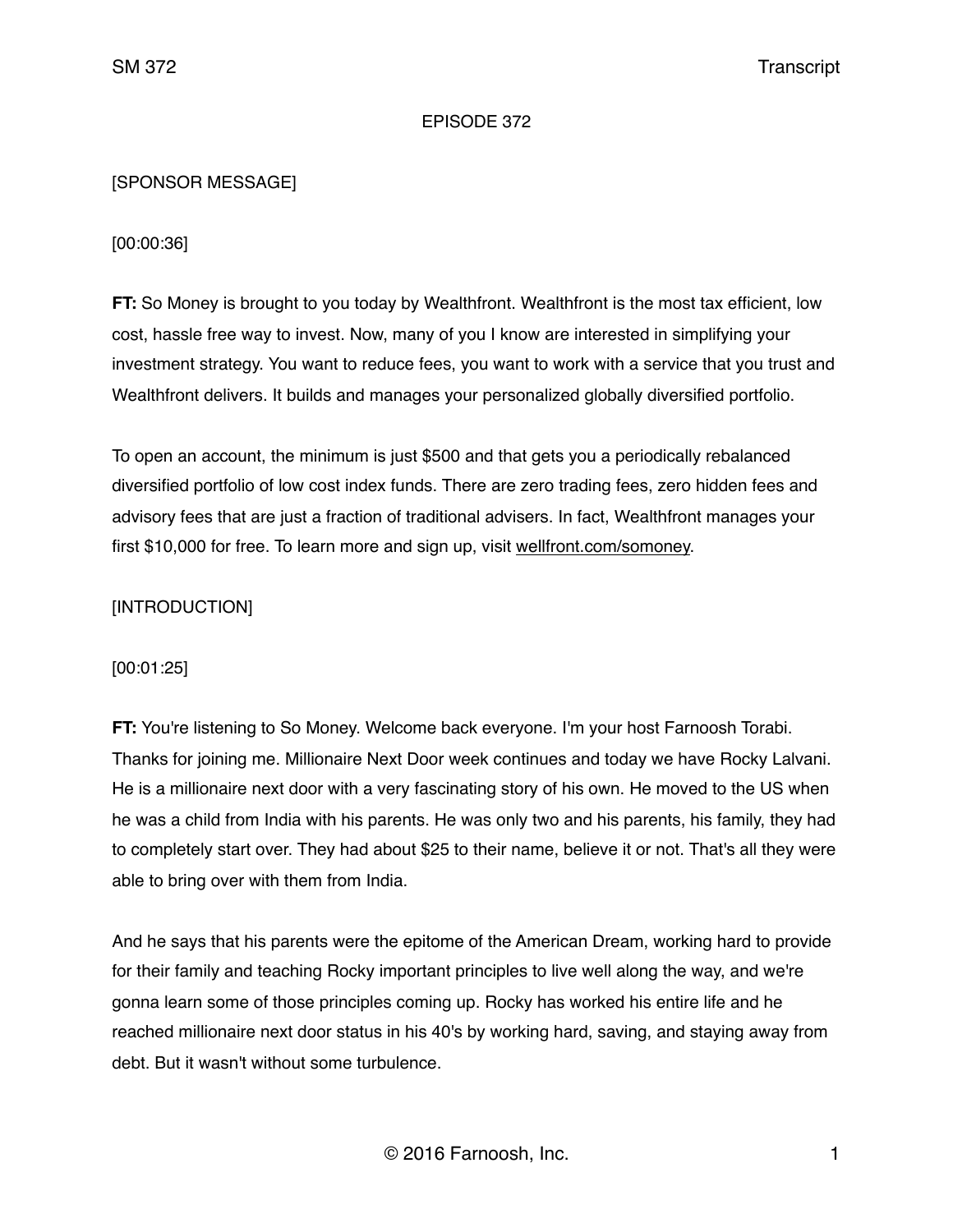I mean he was someone who experienced two market crashes and yet he was still able to end up with seven figures, and now he's 50 years old, continues to live a frugal life, and he says that he and his wife live a rich, abundant life without the price tag. We're gonna talk to Rocky - I was really interested to learn about his immigrant background, how he runs numbers.

Like how does he actually know how much to save, how much to invest, how much he's gonna need for retirement? Because he does plan to retire in the next five, six, seven years. And one fast tip for all of us, how to actually avoid feeling like we need to keep buying things. And I give my own story about how I did this, Rocky gives his own story, and I think it's a really fascinating and important takeaway for all of us.

So here we go, without further ado, here is Rocky Lalvani our millionaire next door.

[INTERVIEW]

[00:03:08]

**FT:** Rocky Lalvani, welcome to So Money, millionaire next door series continues. Excited to learn how you reached your millions. Welcome to the show.

[0:03:15]

**RL:** I'm excited to be here. You've had so many impressive guests and I'm just honored to be one of them on your show.

[0:03:22]

**FT:** Of course you'd be on this show. Listen, you are honorable yourself. We want to learn more about how you reached millionaire status, but let's go back to when you were a kid because I've been reading your bio and I've been consumed on what's on your website at Richersoul.com and you had, like many people of this country, you come from an immigrant background. You came here from India when you were a child, maybe start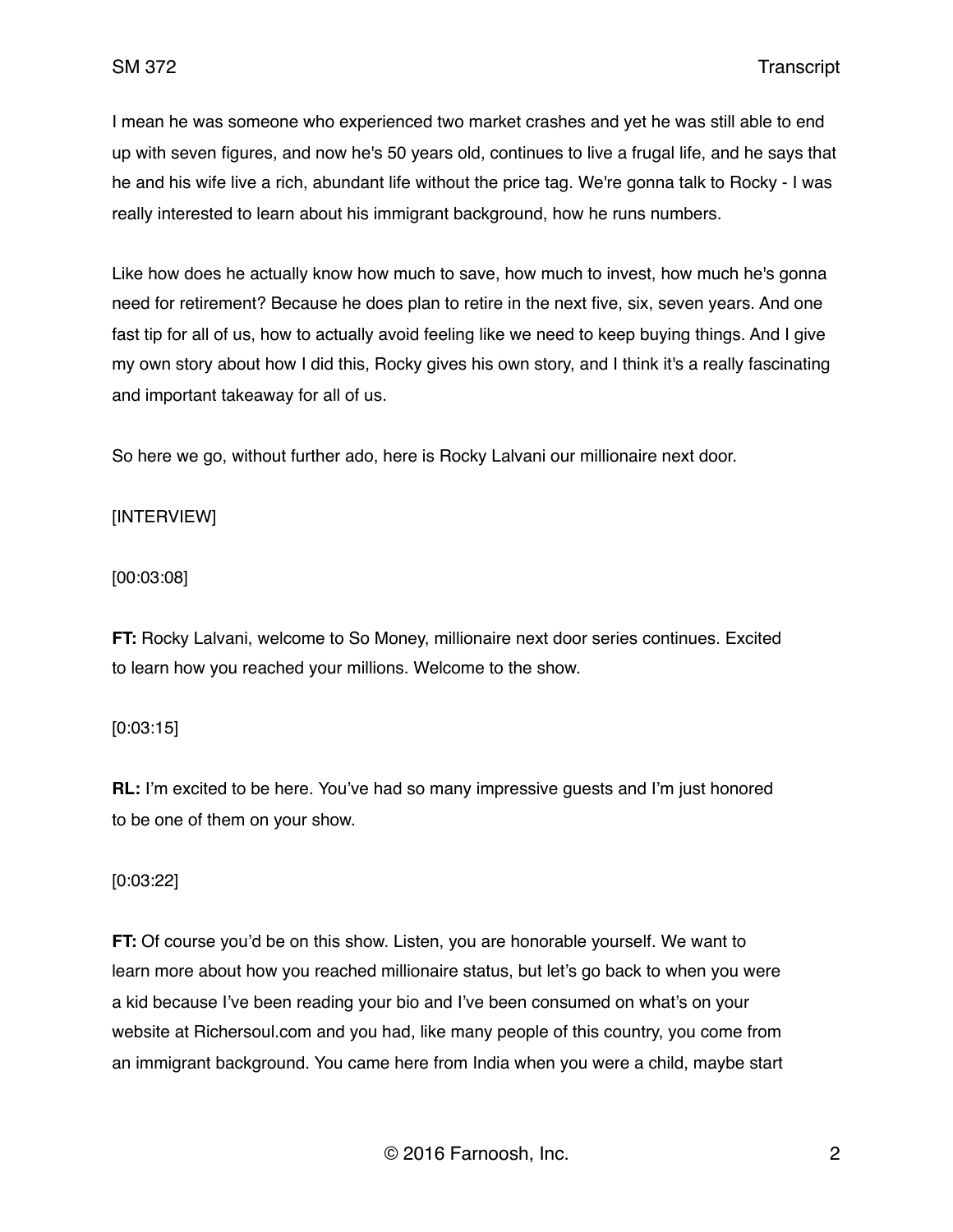there a little bit. What was your first kind of impression of America when you landed here?

[0:03:53]

**RL:** I think for us what happened when we came to America, our family was starting over for the second time and when you came from India at that time, you weren't allowed to bring a lot of money. So you basically have to start off with nothing and rebuild. What I saw growing up as a very young child was that we constantly moved up the social ladder.

It seemed like every year, things were getting better and better and all of the family and friends that were with us as well did the same. So you literary went from living in the not so great parts of a city to just quickly and consistently moving up the social ladder and at that point, I don't think they had a car.

They took public transportation, then they'd buy a used car, then they buy a new car, then they buy a fancy car and that's the way that everyone went. People just progressed and so I think we just grew up with the expectation that you'll start at the bottom and you'll reach the top.

# [0:04:57]

**FT:** When you say social, what you really mean is also economic, you climb the economic class, the economic ladder.

### [0:05:06]

**RL:** Yes, the economic ladder, that's correct. Yes, going across social statuses I guess from being not so well off and living in not so great neighborhoods to moving on up and living in the nicer places.

[0:05:22]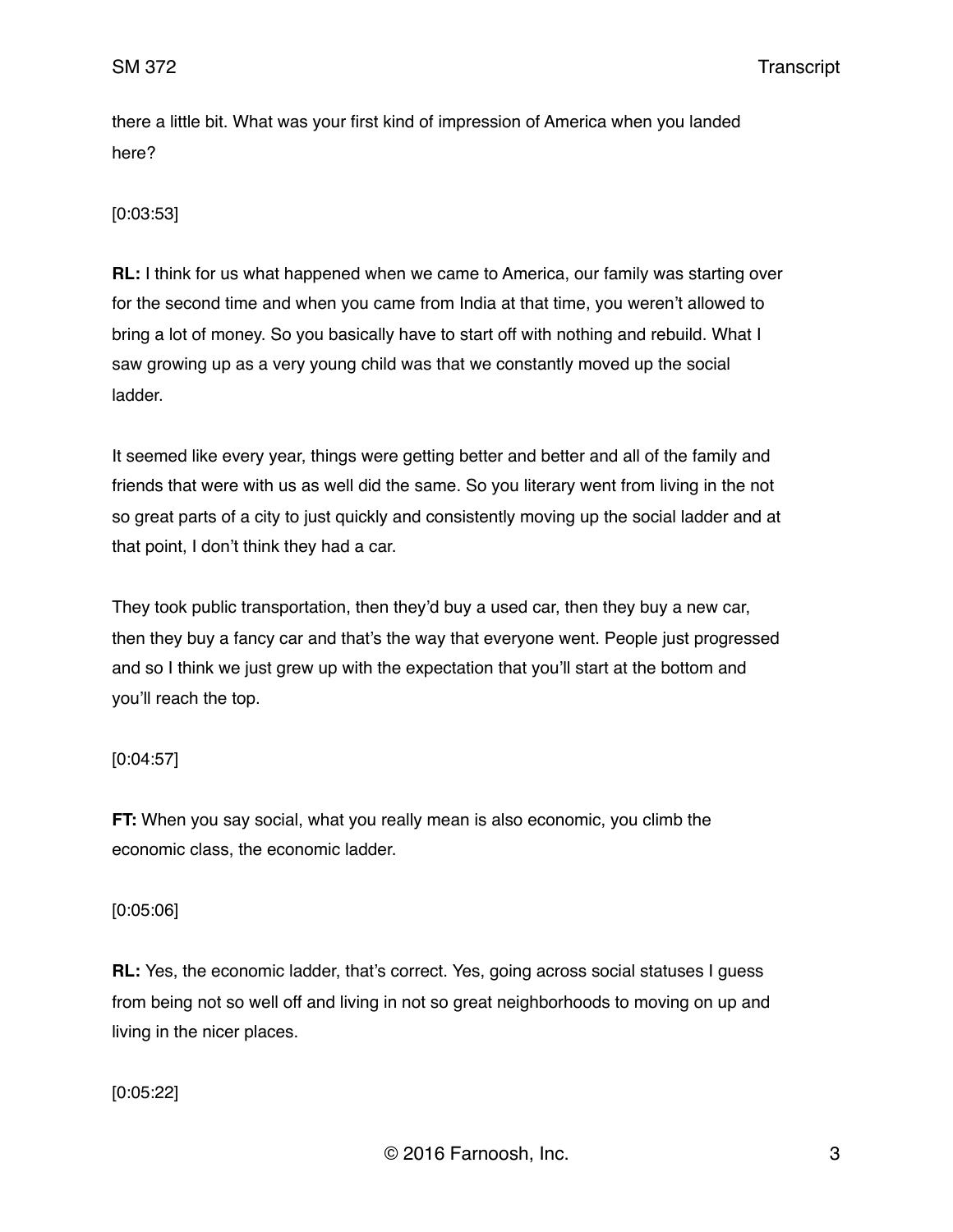**FT:** And do what was your impression of money at that age as far as how you should spend it, how you should save it, what it was used for?

[0:05:33]

**RL:** They're the same principles that I have today. When I was young, money was tight and so we didn't spend very much of it. We always saved. I remember my dad would rather walk than pay a quarter to take the bus. That's the level of savings that they had and within a fairly short period of time, they were able to actually save a lot of money.

They also spent and they didn't spend cheap, they spent frugally. What that means is they would find deals. It's was always about negotiating a deal, finding something for a fraction of a cost so that you could live a nicer life without paying for a nicer life and that's one thing.

I think in the Indian culture, money is something that everyone talks about. So when people get together, they're like, "How much did you pay for that? How much does this cost? How did you get that deal?" So I think money was more of an open conversation within our community.

### [0:06:35]

**FT:** Yeah, that's very similar to the Persian culture too and I am actually grateful for it because as a result, you grow up feeling comfortable around financial topics, financial conversations. It's not a coincidence that I am doing what I'm doing based on the fact that I grew up in a home where money was not taboo.

We all obviously had our own issues with money but at least the communication part we had down. So then, you grow up, did you always have a very smooth financial course or along the way, were there some stumbling points for you?

[0:07:14]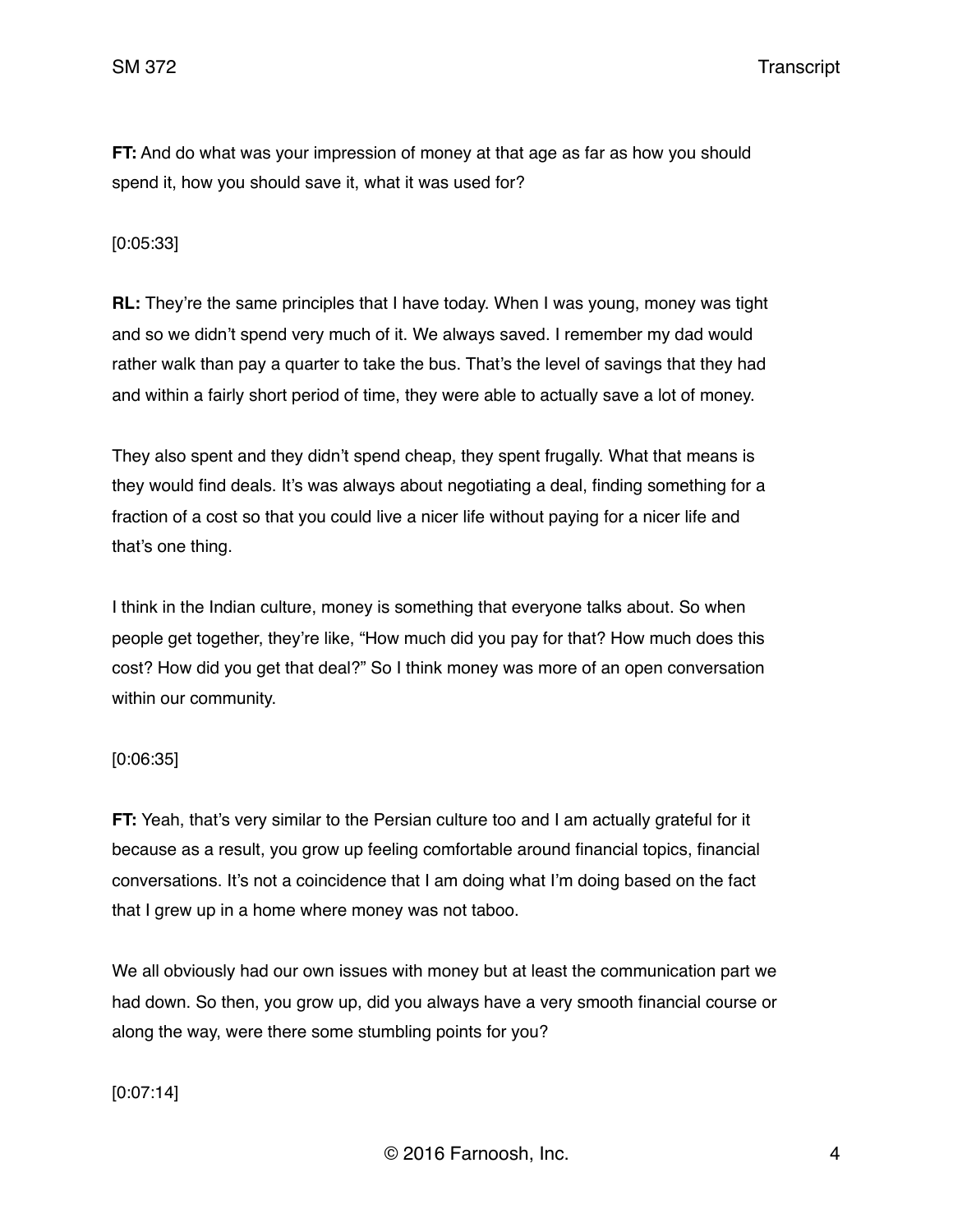# **RL:** You mean once I got out of college?

# [0:07:17]

**FT:** Sure, once you started to be more independent on your own two feet, financially how was the path for you? We always ask guest on the show for their number one financial failure. It seems strange to ask a millionaire next door about that but I don't need to assume that you always had this clear path. Were there some stumbling points?

## [0:07:38]

**RL:** I think there were. When I was young, meaning before I got out of college I always made money. I was one of those kids who always hustled, had a paper route, had a job, so when I was young I always had money. Once I got to college though, I started realizing I have to save money.

So up until the point I got out of college, I don't think I saved a single penny. Once I got out and I got my first real job, I just started automating my savings and I would save as much as I can consistently. I think there were two lessons I learned early in life. The first one was because I was doing relatively well and I was still living at home so I had no expenses, I would probably overspend or over commit.

I would be like, "Oh, that's only \$50 a month. I'll get that" and "That's 30 bucks a month, I'll get that" and "That service is 20 bucks a month, I'll get that," and realize within a short period of time, I realized that all those monthly obligations were crushing me and so I quickly got rid of them all and I think that was a good early lesson that don't get trapped into monthly obligations.

The second lesson that I probably learned and it's taken me most of my life is that I can't beat the stock market and I should stop trying and I think I, like so many people, we all want to buy low and sell high. I've spent my life chasing returns and buying high and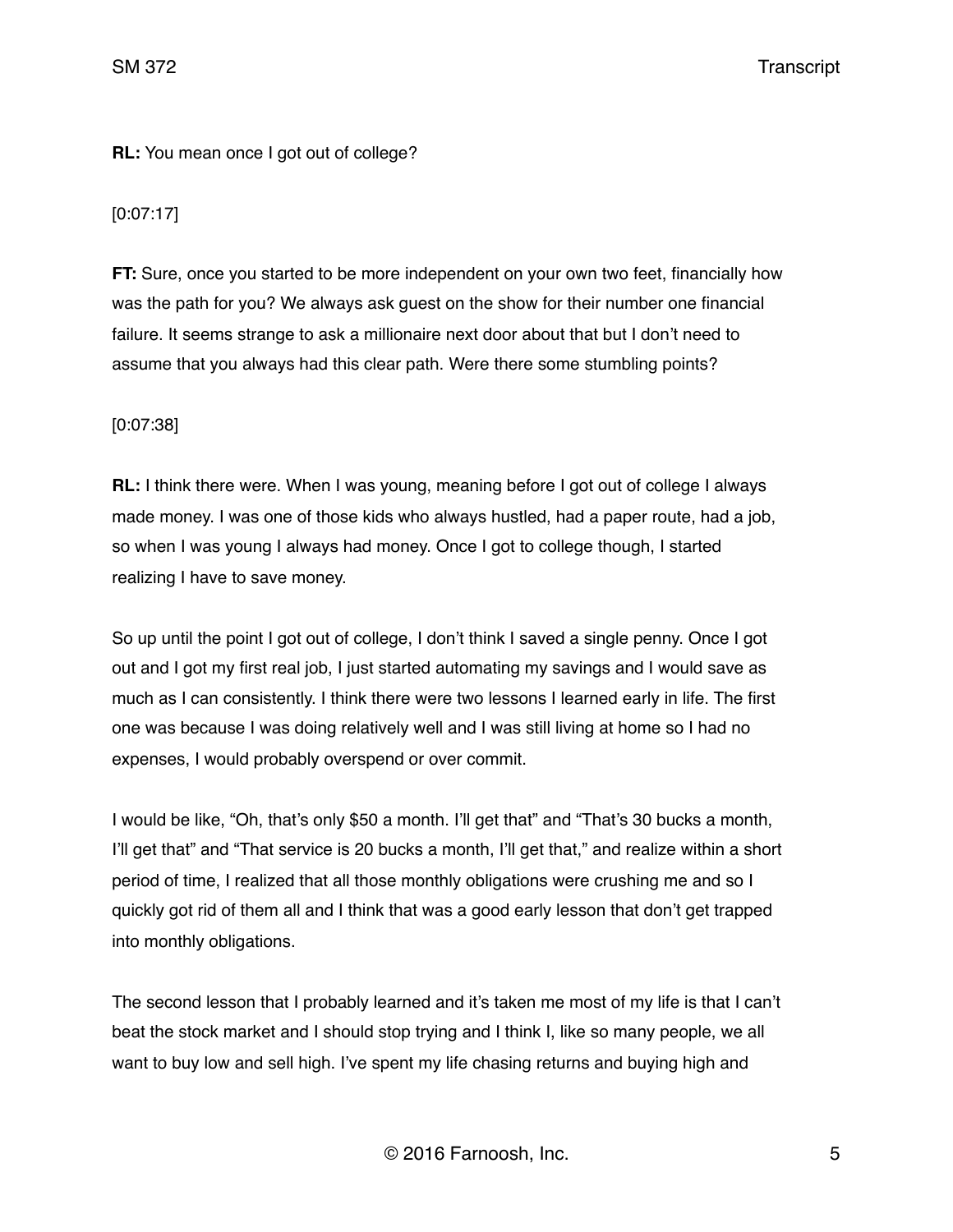selling low unfortunately but at least the principles that were there helped me overcome those mistakes that I made.

Now, I don't touch my money. I give it to other people. I'm like, "Go invest this for me, keep it away from me, I'm going to be stupid and make bad decisions".

### [0:09:21]

**FT:** And when you do invest, what's the strategy as far as the assets because some millionaires next door, myself included, we don't really try to chase returns. We're all about the long term, the selections that we chose are index funds. What's your strategy as far as what's in your portfolio?

#### [0:09:39]

**RL:** I think early on, I was chasing returns. I always thought I was smarter than I was and I could somehow beat the stock market and so I made those mistakes. Now, my money is pretty much towards index funds or managed by someone else. I don't want to take a ton of risk but I have a balanced portfolio.

So for my stock investments, it's relatively balanced whatever I can do into low cost index funds that I manage, it goes into the lowest cost index fund that just mimics the market. So if I can do with what the market does, I'm thrilled and that's best for me and then I have another pool of money that I use for investing outside of stocks and bonds.

That is something that I have gotten into more in probably the past five years. So real estate and then going forward, I'd like to get more involved in investing and some sort of other businesses that create cash flow that I control more versus relying on the stock market or somebody else to make my wealth.

[0:10:50]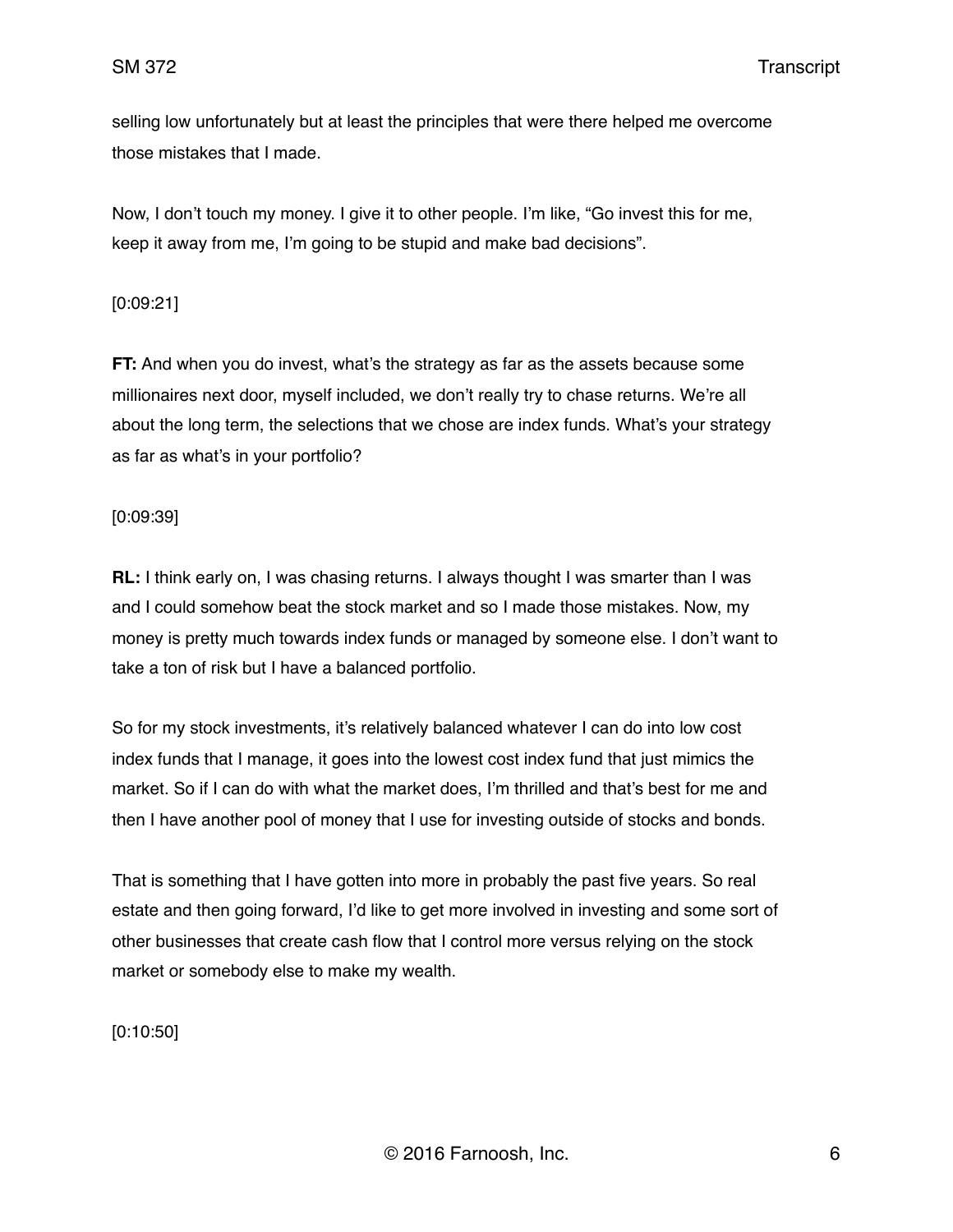**FT:** Well speaking of cash flow, when it comes to earning your first million or getting to place where you consider yourself to be "financially stable", financially independent, whatever the phrases that you choose, would you say that your journey is thanks mostly to smart investing, smart saving or earning enough so that you can have a lot of option and then reach your millionaire status.

You reached a million dollars net worth in your 40's which is early, so for you what would you say is the leading strategy or the leading decision that you made with your money that helped you ultimately get you to this point?

[0:11:31]

**RL:** I can tell you it's not my investing capability as I've already mentioned. I'm not good at that. Two things, number one, I automate my savings and so I pay myself first.

[0:11:41]

**FT:** How much, how much do you pay yourself?

### [0:11:44]

**RL:** I sat down and I run numbers because I figured you might ask, so when I look at my totals, 27% of my total spent goes to taxes, 27% I save and 45% I spend and hopefully that adds up right. So that's where I'm at currently.

[0:12:03]

**FT:** So why did you come up with 27% saving, why?

[0:12:07]

**RL:** I didn't come up with 27%, I think that's just the numbers. I started out and I started saving just X amount of dollars and every time I got a raise, I would increase the amount

© 2016 Farnoosh, Inc. 7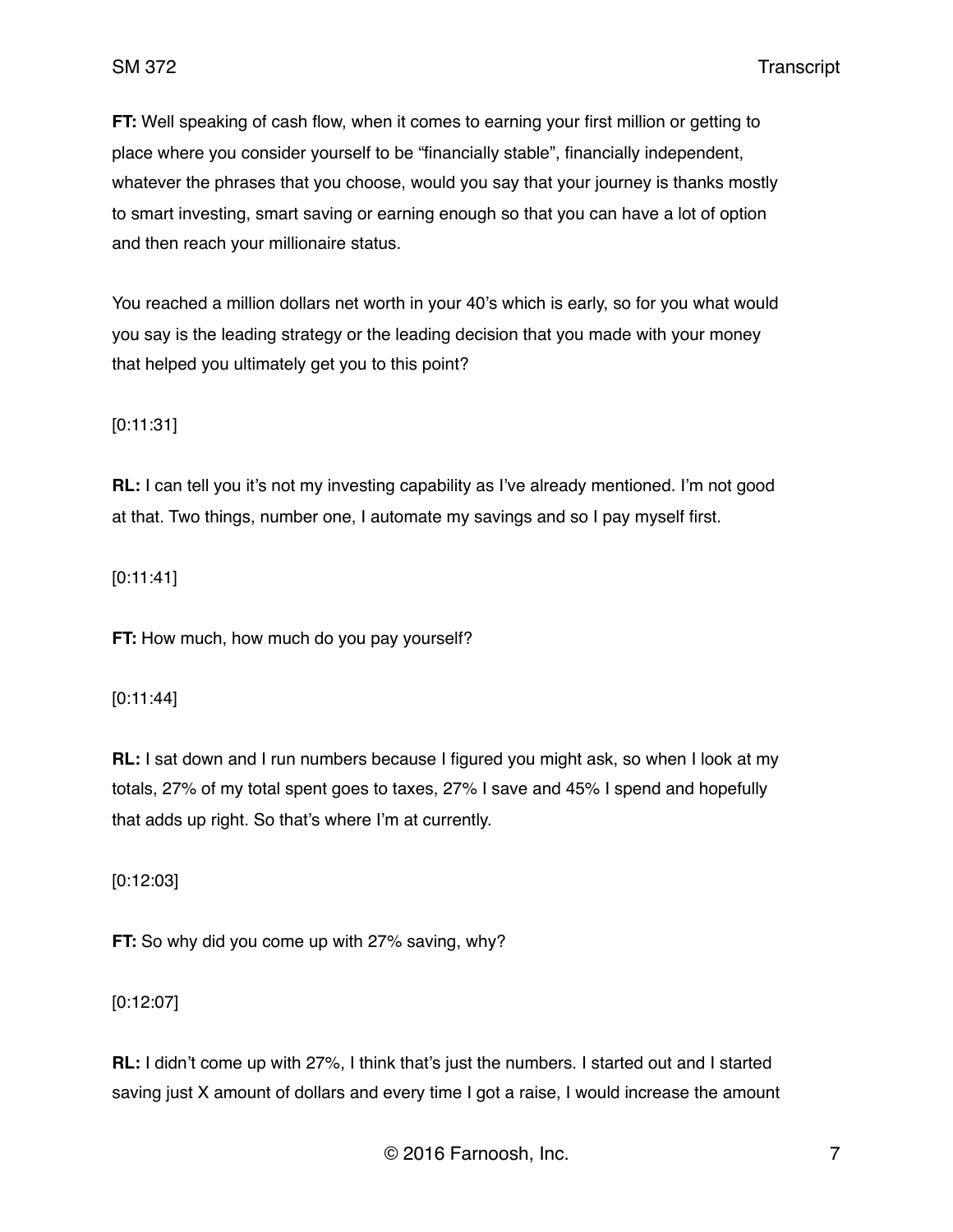a little bit. So if maxing out the 401(k) and then I continued saving outside of tax deferred and every time I would pay off a loan, I would just add most of that to my savings pile.

So when the mortgage was saved off, I added the mortgage payment to my savings pile. If I took out a car loan and I paid off the car loan, I now add my car loan payment to my savings pile because I don't miss that money. That's the key, if you can figure out a way to save money without missing it and never seeing it, then it just keeps building. I think the 27% just is the amount that ended up, it ended up building too. I don't think that's a magic number. It's just keep adding to your savings rate as much as you can.

#### [0:13:13]

**FT:** I think it's interesting that you have been doing this for many years. This wasn't an idea that popped in your head at age 40 like. I want to reach a million dollars and you raced towards that for the next five years. It's been a gradual build up and through that time, you have experienced like everybody else fluctuations in the market.

Big swings in the market, the crash for example of 2008-2009 and so, what was your strategy after that because that I think was a very pivotal moment for many people. People saw their 401(k) get divided by two and then they just lost hope and a lot of them pulled out of the market. What did you do when the market crashed?

#### [0:13:53]

**RL:** That was actually I believe my, that was second big market crash when I had considerable assets. The first one was 2000 and rolling into 2000, I think that I realized that the tech bubble was crazy and so I sold out early in 2000. So when we had a crash in 2000, I rode that storm unbelievably well and then about 2003, I got back in the market.

From 2003 to 2008, life was wonderful to 2008, life was wonderful. I looked around and I realized that real estate was crazy and that it wasn't a place to invest. What I didn't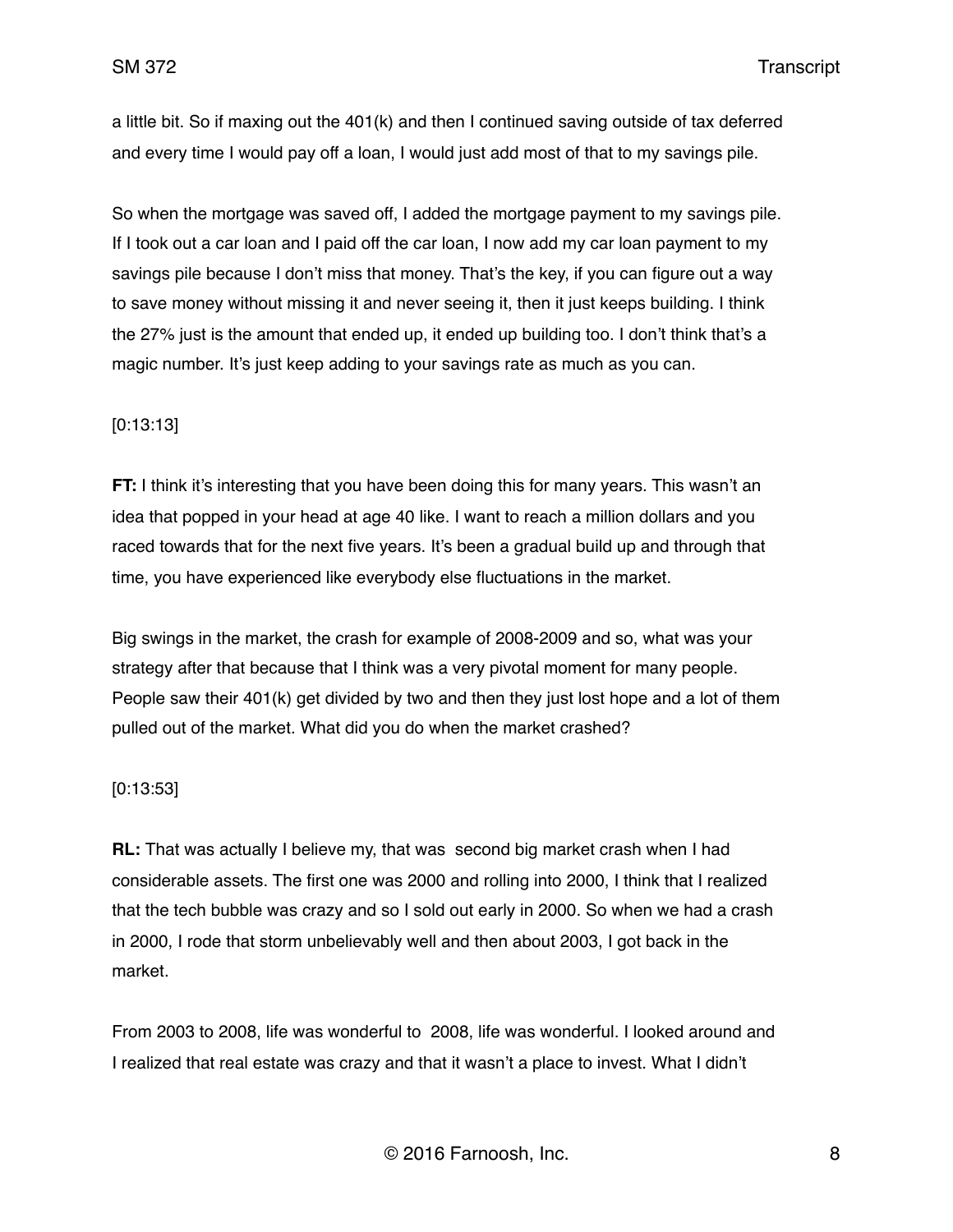realized with the crash of real estate would hammer my stock market portfolio as bad as it did and I'll admit, at the bottom of the market, I panicked and I sold.

That mistake has cost me hundreds of thousands of dollars but I learned from that and so now I know that the next time we have a market crash, you're not going to panic and sell. You just got to ride your storm out. So that's one thing and I've also learned that I need to diversify more outside of stocks and bonds and those types of things.

Because everything in the market went down in 2008. It wasn't just stocks, it was bonds, it was almost every single asset category including real estate. So I made a lot of mistakes along the way, I'll be the first to admit it and I screwed up 2008 really badly.

[0:15:28]

**FT:** Well, here we are in 2016, you've bounced back, how does it feel to be a millionaire? Is it what you thought it would feel like?

[0:15:39]

**RL:** No.

[0:15:43]

**FT:** Uh-oh.

[0:15:44]

**RL:** Well, no it's not that. When you're young, you want to be a millionaire because you want to have all this stuff right? I spent a lifetime probably up through my 40's collecting stuff, wanting to live in a big house, have fancy things and somewhere along the way, I hit a point where it was like, "Enough is enough, I'm done and I don't want stuff anymore."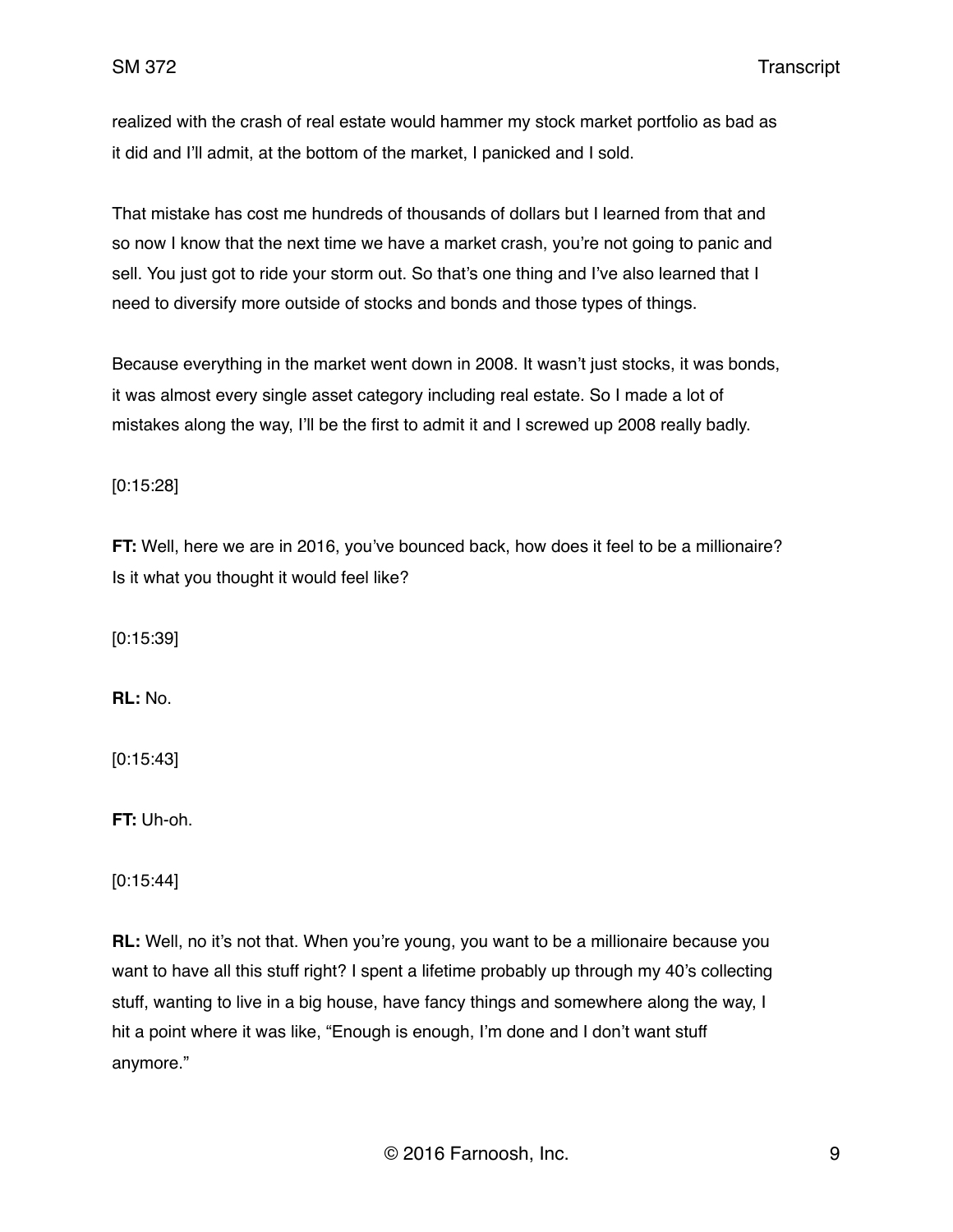Literary, we're at a point in our life where it's more about I actually paid somebody not long ago to come clean out my crap and get rid of it. We literary went through the house and like save, get rid of, in the garbage or donate. They literary helped us sort our house out and they took everything and got rid of it.

I didn't even want money for it. I just wanted it out so now that I'm here, I value things very differently. I don't care about fancy stuff, now it's more about experiences. Spending time with the kids, doing things that are meaningful to me not things that are meaningful to society of having fancy things or living this fancy glamorous lifestyle.

I don't care about that anymore, I just want to be comfortable and be able to do what I want to do when I want to do it without thinking twice about it. So to me, financial freedom is just about freedom to make the choices you want to make and do what you want to do when you want to do it so it's quite different. I don't care about fancy stuff anymore and that I think is a very enlightening thing for me.

#### [0:17:22]

FT: I'm enlightened. So is part of the strategy to become a millionaire at a relatively early age in your 40's, is part of that require being okay with being a minimalist in some ways or not caring about having the newest technology, the newest car, do we have to give back those things?

#### [0:17:45]

**RL:** I know that there is a big group out there that wants to live a minimalist lifestyle. If you looked at me, I do not live a minimalist lifestyle in a sense. We have nice cars, we keep them forever. We have a nice house, we go to nice places, I spend lots of money but I spend it wisely and I spend it on what I want instead of what society tells me I should have.

One of the things that we stopped doing is watching TV and if you don't watch TV and you don't walk in the store, all of a sudden you don't want the latest greatest iPhone or

© 2016 Farnoosh, Inc. 10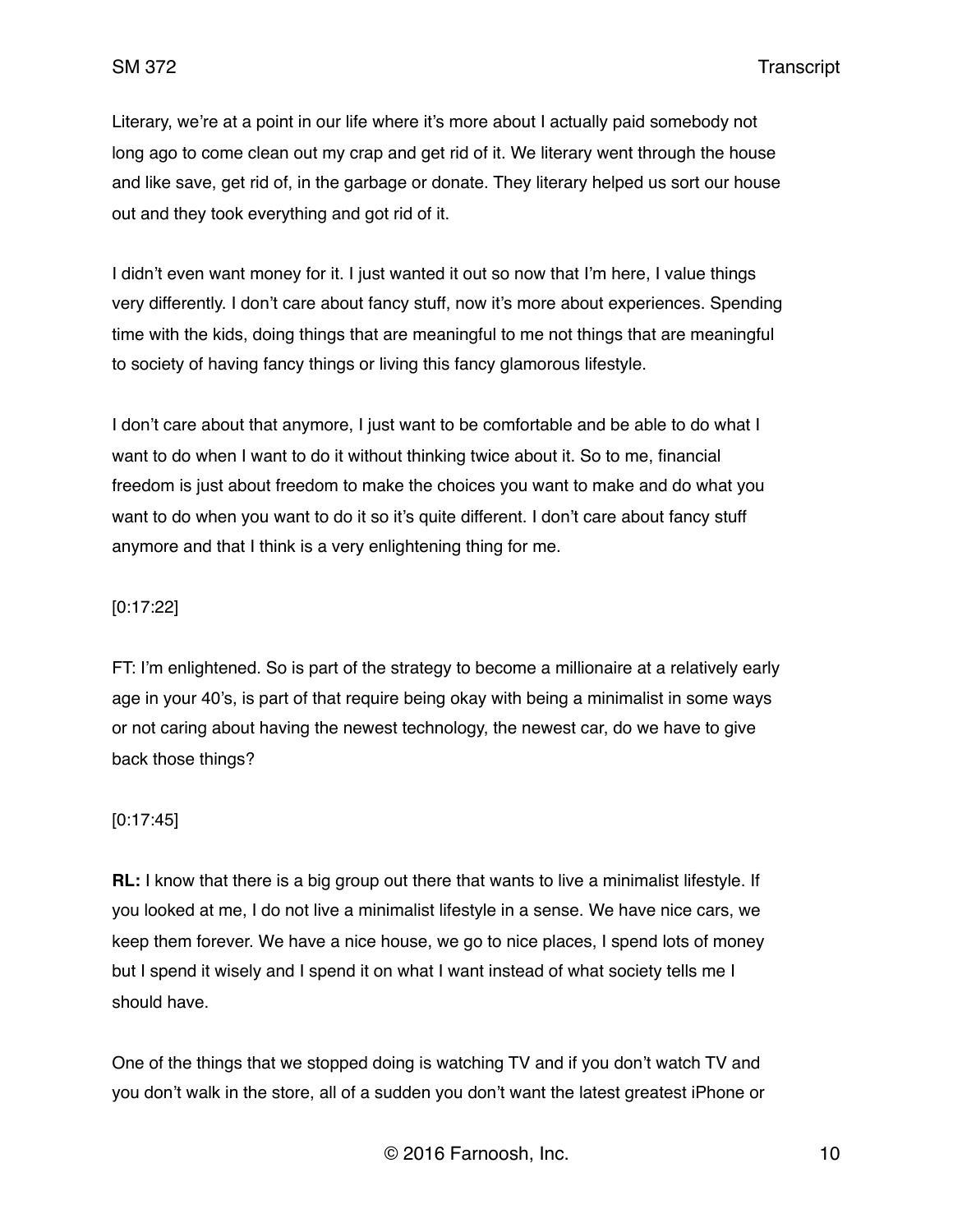the latest greatest this or that, you're content with what you have and I think that's a big part of it. It's just being content with what you have.

It doesn't mean though that you have to live with this minimalist lifestyle. I'm not into that at all. I want nice things, the nice things that matter to me though not that matter to making me look good to somebody else.

#### [0:18:54]

**FT:** It makes complete sense. I just think about how my routine has changed since having a child. My expenses in some categories have skyrocketed, diapers, milk, baby clothes, gear but on the other hand, I don't think I've shopped for myself. My husband too, we're like, "We haven't bought really gone shopping for ourselves since before the baby" and we don't really watch a lot of TV, we don't have time to go window shopping and I do think that that has limited our desire to really go out there and consume. So that lesson is key, if you want to save money, change the course of your day sometimes.

[0:19:34]

**RL:** I would agree with that.

[0:19:35]

**FT:** Put a big red bow on that, that's a pretty good tip.

### [0:19:38]

**RL:** That's a very good tip and sometimes, I still have it. It's funny because if I walk into Costco and I see that 80 inch LCD TV, I still want it and I'm like, "Wait a minute, I don't even watch TV. We have a big TV", why? It's just human nature. I think it's just you want it and you think it's going to make you happy and I think that's one of the things I've learned is, those things make you happy for a moment and then you're not happy in the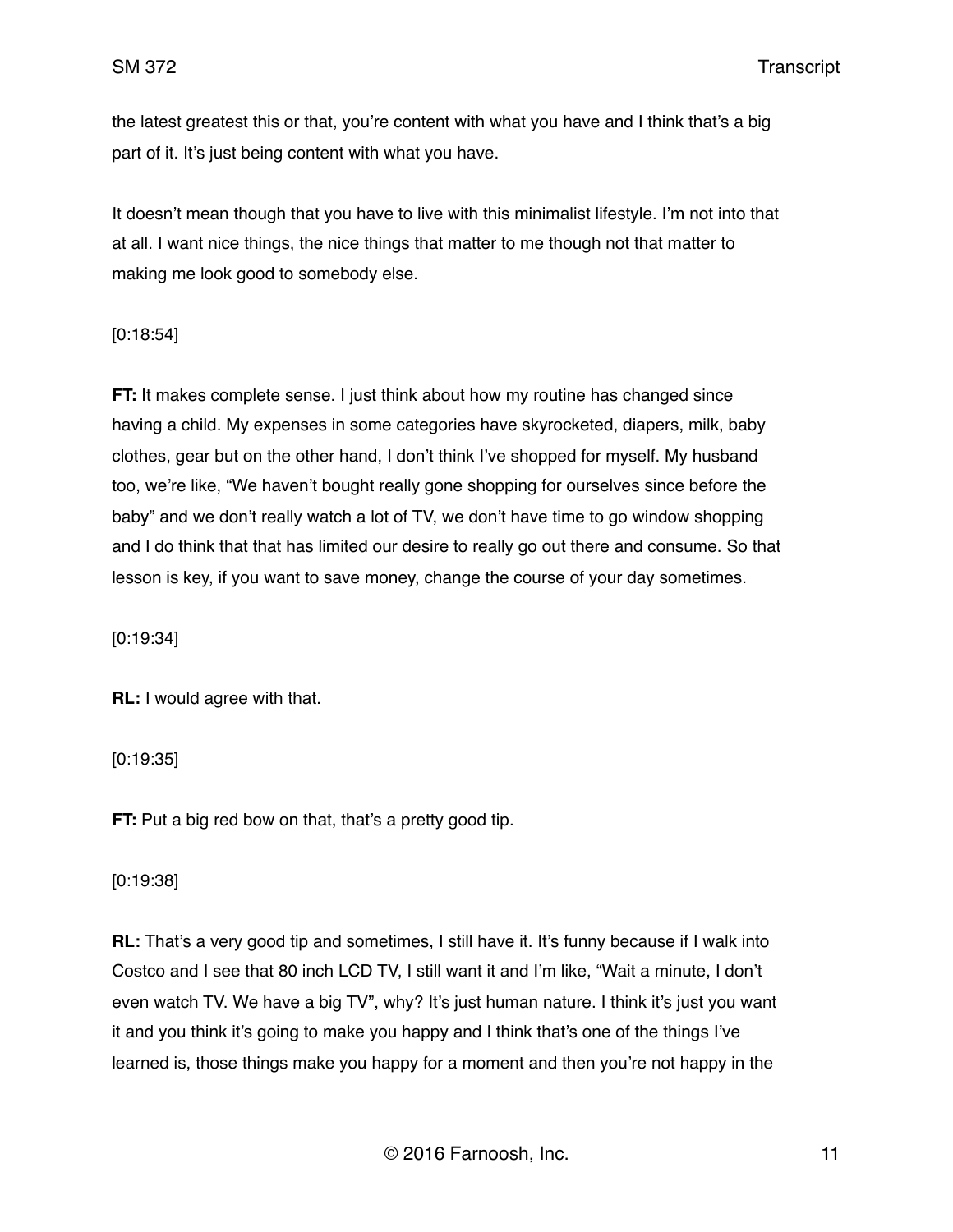future and if you still got the bill for that item four years later, you're miserable. So say no to that stu.ff

[0:20:21]

**FT:** But you got a great picture, you've got a great, great....

[0:20:25]

**RL:** You got a great picture, yes.

[0:20:26]

**FT:** Flat screen picture. Rocky, you mentioned in your e-mail to me before we connected that you want to retire in the next five to 10 years, you're 50 now. What's your plan for retirement? When will you feel comfortable enough financially to actually "retire"?

[0:20:45]

**RL:** I think that's one of the things that's happened over the years. When I was young, my goal was to become a millionaire and then as I got a little older I realized, you have a million dollars in the bank that only gives you with a 4% withdrawal rate \$40,000 a year. Well, \$40,000 a year that's nice but it's not a ton of money and so I think I've continued to want to grow that so that I have more available to me. A lot of my things are probably fear driven. I don't want to be 80 years old and out of money. So I think I want to grow the pot as big as I can that I never have to worry.

[0:21:29]

**FT:** What does that mean though, I'm going to push you...

[0:21:35]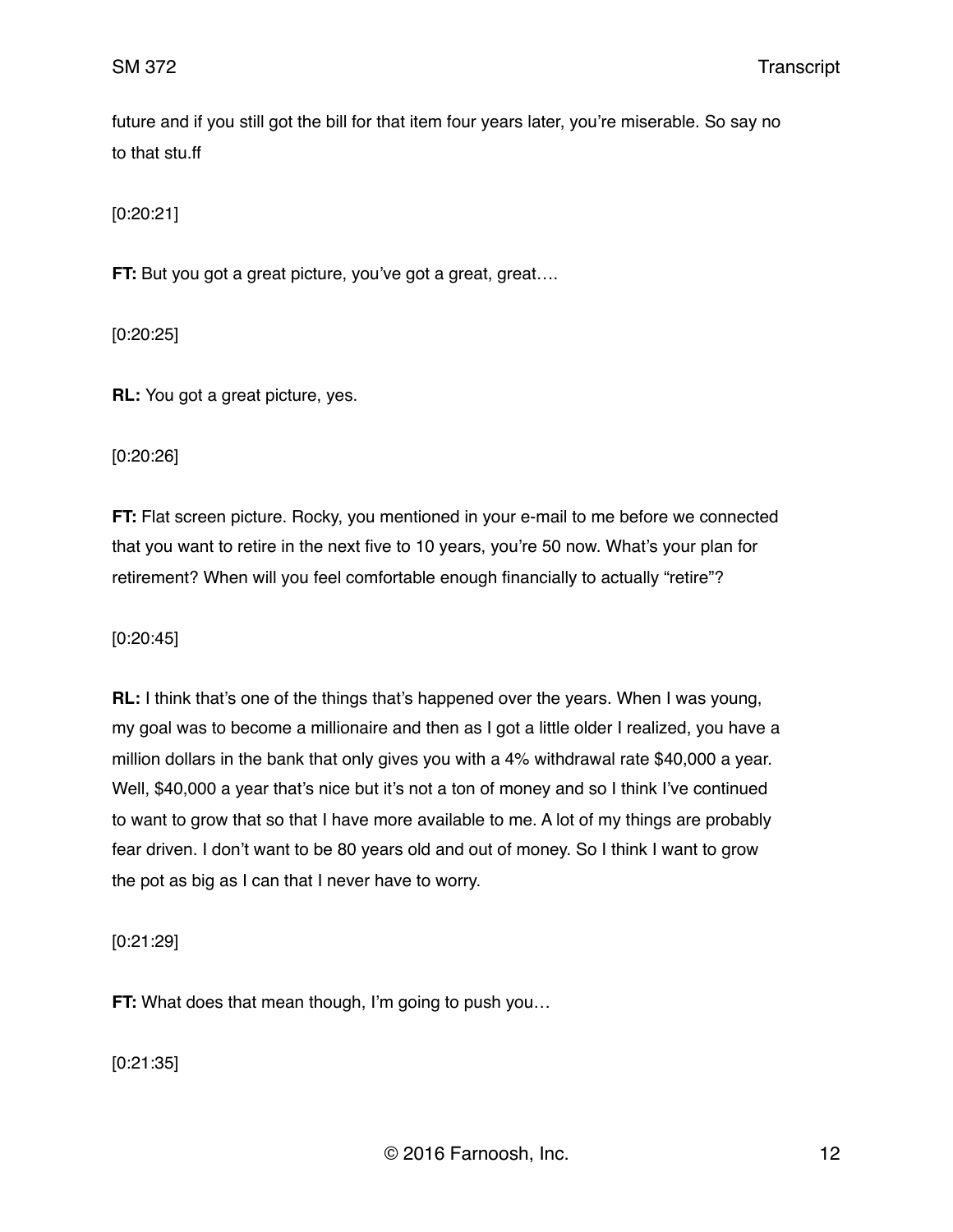**RL:** Let's just say for example I decide that my retirement spending budget is a \$100,000 a year so out of that \$100,000 I'm going to have to pay taxes because I'm pulling out of tax deferred accounts. I've got to pay a lot for medical care even Medicare is expensive, people don't realize all the coinsurance and all of that.

I want to travel, I want to do different things, I got to pay for a wedding at some point or two or help the kids out. So let's just say I want a \$100,000 a year for my retirement budget per year. The stats say that in order to do that, I need \$2.5 million of investable assets to create \$100,000 of cash flow. I say okay, that's a good chance that that will work.

I want a safety margin so maybe if I want a little bit safety margin, say let's go to \$3.5 million and that gives me the safety margin of an extra \$40,000 a year so that if we go through 2008, I don't freak out. If something else happens, I don't freak out. If the returns going in the future aren't what they are in the past, I still have my cushion.

I don't have to worry about it. So that's I think what that means. I'm also learning, to diversify so real estate, I have rental properties now. That helps create cash flow to take the burden off creating another million dollars in the bank because if you have rental real estate, that will throw off let's say \$50,000 a year in retirement.

So that helps the cash flow and the other thing is I'm not going to stop working. I think originally, my idea was, "Okay, I become a millionaire and I go sit on a beach and I sip drinks and learn to play golf. Now that I'm here, I have no desire for that. I'm going to work and that's literary what my website is about.

It's about giving back, about teaching people these fundamentals and I think between charity work and just going back and helping people with their finances, that's going to be my retirement. So that will also create a little bit of additional income and maybe I'll never even have to touch my pot of money.

I think that's kind of where I'm heading for towards retirement is a little different path than where I started. I'm not going to sit around all day. You get old and probably die fast.

© 2016 Farnoosh, Inc. 13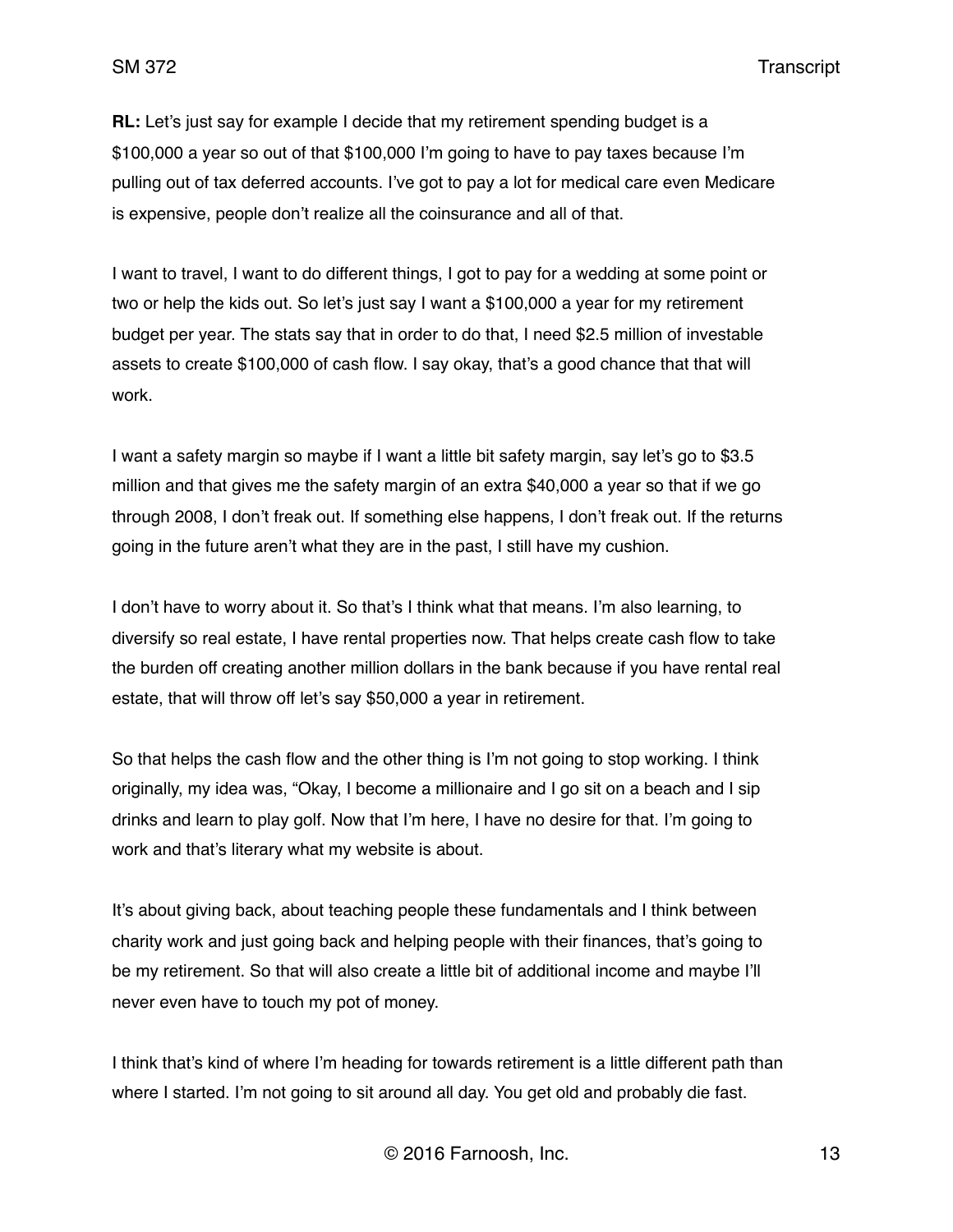## [0:24:08]

**FT:** That's for sure. Well you said something interesting earlier which is that you ran the numbers. What calculators do you use and if there are specific ones and interesting that you just don't just go by those calculations, you added another million to that projection. Is that something that we all have to be in the habit of doing that sometimes calculators don't portray the most realistic figure that you need?

## [0:24:34]

**RL:** Absolutely and that's a lot. If you read Tony Robbins book, I know he even talks about that and you've had I think Todd Tresidder maybe on, he talks a lot about that. When you look at calculators and statistics, they're all averages but that's all it is. It's an average and if you can actually have an average positive return in the stock market and at the end of 10 years have less money than when you began because it depends when an event occurred.

When you retire in 2008 and you lost half your money, if you lose 50% of your money, you need a 100% return to get back to where you started. So if I have \$100 and I lose \$50 — 50%, I'm at \$50 but to get from 50 back to 100, I need a 100% return and the average of those two numbers is what? 75? It still shows positive when you average it but in reality, you're a negative and so that's why averages in calculators don't work so well. You actually have to look at physical returns and I know I haven't explained that well but…

### [0:25:55]

**FT:** Well I think that the real take away is that run the calculators, that's important because that's something that we can't just do easily on your own but you want to be a little more conservative or as much as you can. and save maybe 10, 20% more than that.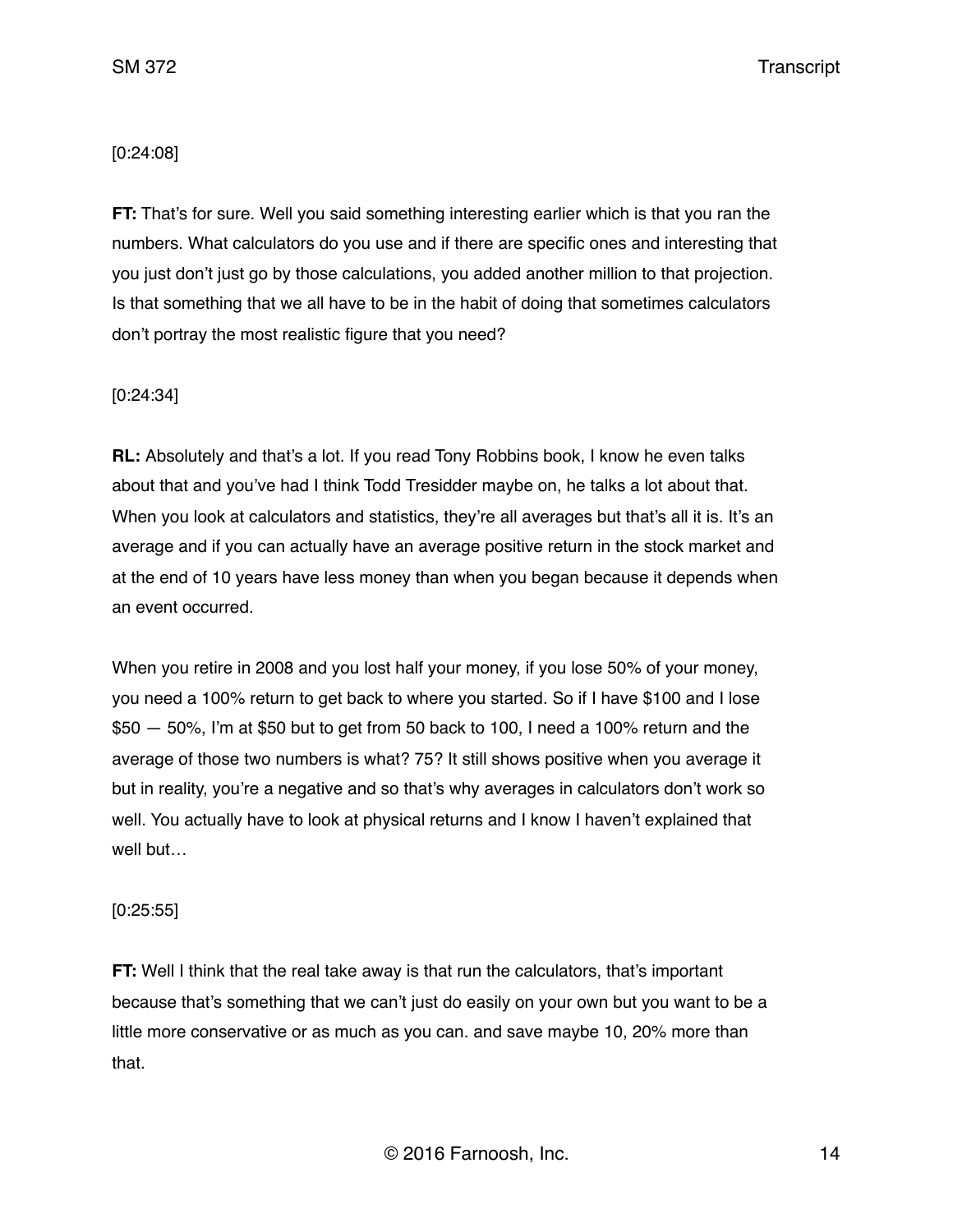#### [0:26:09]

**RL:** Or as much as you can. I think the easiest way to do that is, when you have a pile of money, if you just delay touching it, it will automatically grow. It's not like you have to keep adding to it. You can change your lifestyle, you can semi-retire and just make enough to pay your current expenses and not save and let your pot of money continue to grow.

It will automatically self-correct for that just on its own and that's my plan. I'm going to retire semi still earn money so that the pot of money can grow so that I don't have to keep adding to it. Once you have the pot, it keeps growing. I don't know that you even need to worry about calculators.

I think most people think 4% is a good number which is basically if you have a million dollars, you'll earn \$40,000. If you want to go conservative and say, "If I have a million dollars, I'll earn \$30,000." Well sit down and say, "How much do I need in retirement? How much am I going to be at from social security, how much money am I going to get from somewhere else? And then what's my total number?" And then just multiply it.

So if you need \$30,000, a million does it. If you want \$60,000, two million does it and it's fairly simple math.

#### [0:27:28]

**FT:** What do you think is the biggest mistake people make with their money? The biggest, mistake if you had to judge.

#### [0:27:36]

**RL:** I think we touched on these two points. Number one, people don't save in this country. It's amazing but if you don't pay yourself first and you pay all those other people that you're buying stuff from, you'll never going to get ahead and you can read the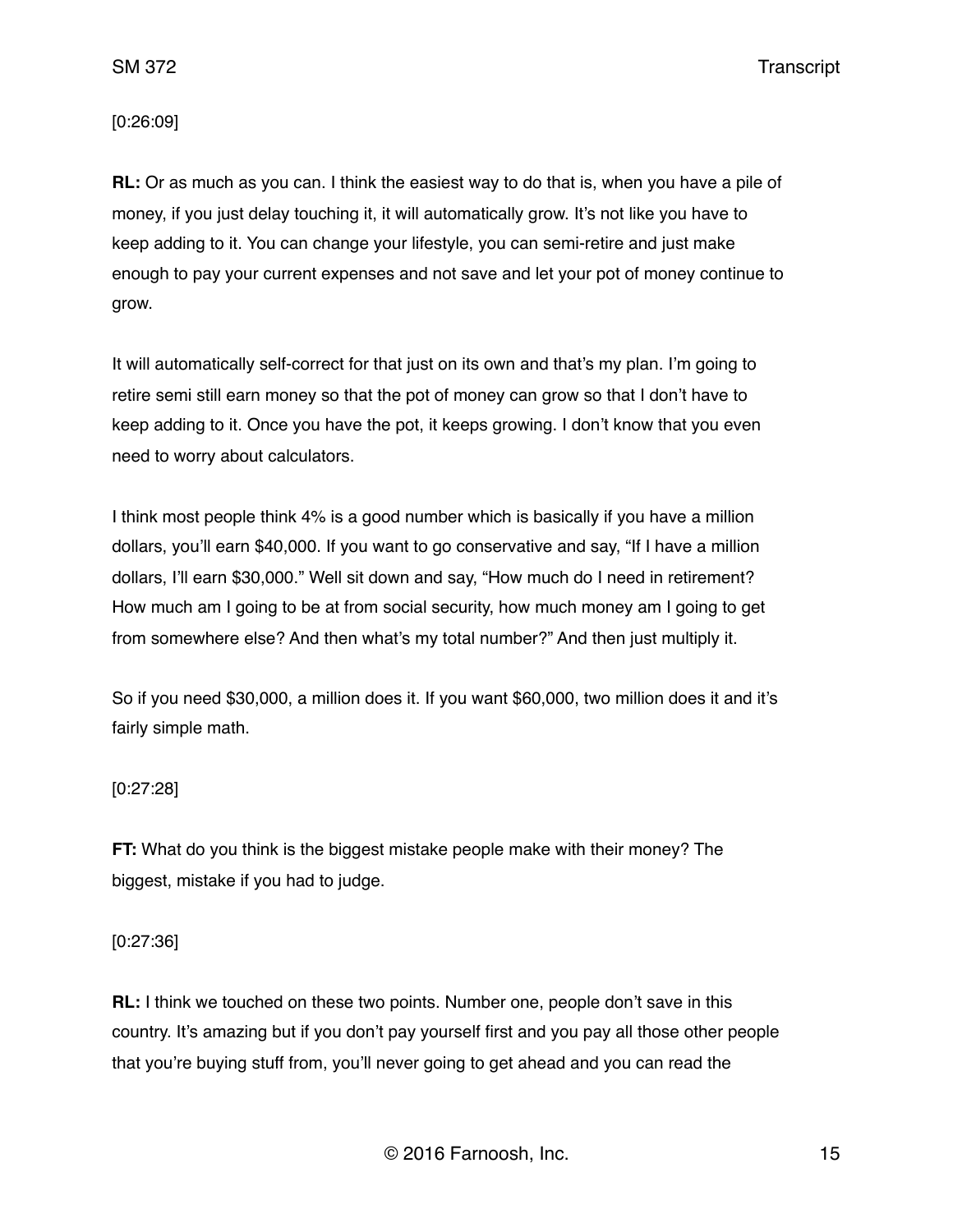papers all the time. There's people who have made millions upon millions of dollars who are broke and bankrupt because they didn't save.

So I think saving is probably one of the biggest things and that's just simply pay yourself first before anyone else and then create that pile that will carry you through whenever you needed to carry you through.

#### [0:28:17]

**FT:** But what if you're 25 and you're making a starting salary and you have student loans and you've got your rent and you've got all these other expenses, would you say at some point, it's not just the savings problem but an income problem and a debt problem from education. How do you reconcile all of that and still pay yourself first?

#### [0:28:40]

**RL:** So yes, there is somewhat of an income problem. Clearly, if you're young focus more on, "How can I increase my income as fast as possible?" But see, you've already started the problem. You've got debt. You're 25 years old with massive debt, don't get into college debt. There are ways to get through college without getting into debt.

I've already told my kids, I said, "You're responsible for paying your college and you're not allowed to take out a loan. Figure out a way," and there are ways to do that so don't make the first mistake into going into massive debt. Number two, when you get out of college, you're still young. You had a blast in college.

At my age, college — you look back fondly on college. We didn't spend a lot in college, live like you're in college for the first few years of your life and don't raise your lifestyle to this new income that you just got. Live like in college and have fun and then you don't have as much of an income problem, you still have a spending problem.

[0:29:47]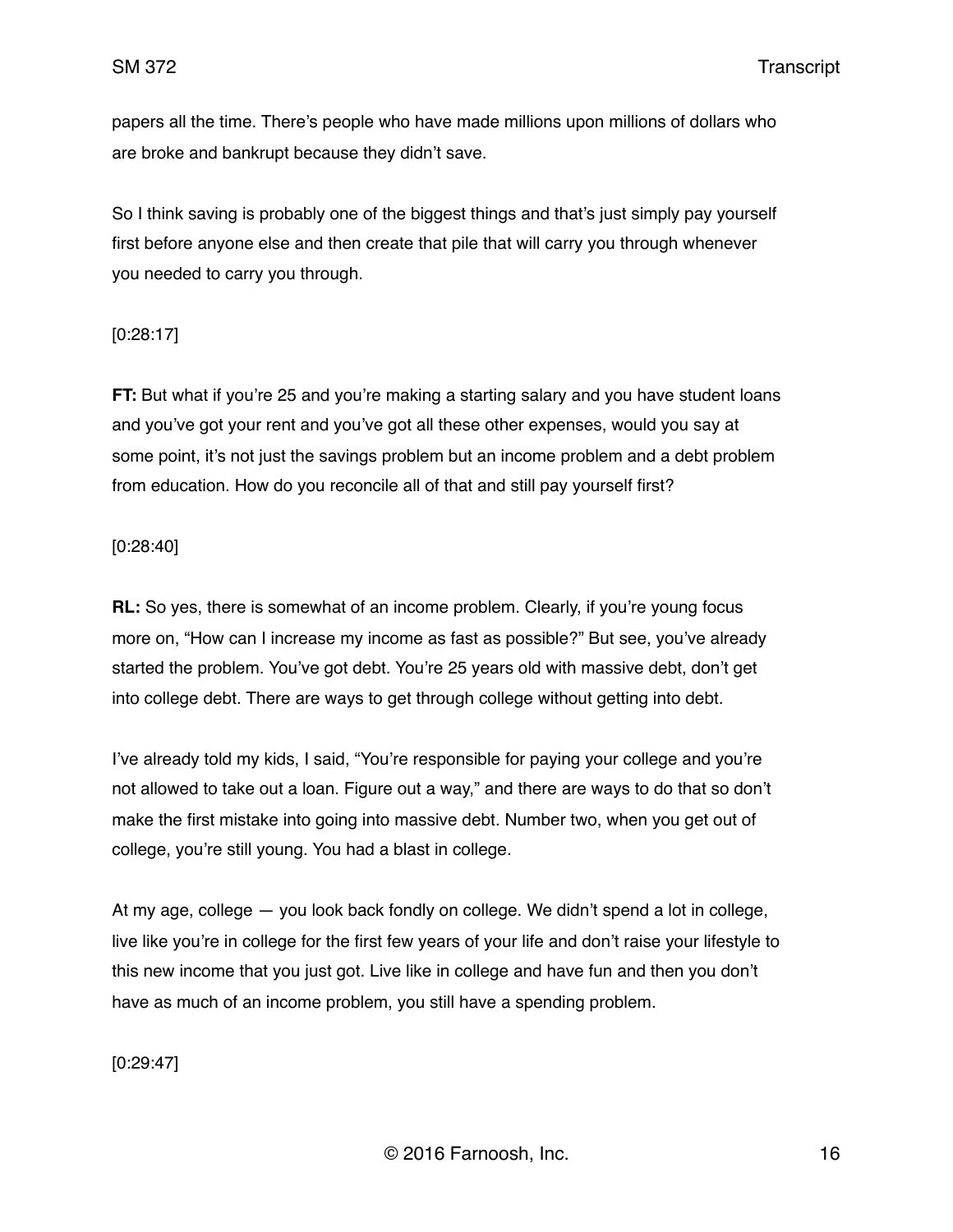**FT:** It's so true but you know, it's hard. I totally agree with you and it's something that I always preached and lived by that rule myself, I try to but it's one thing, you go from making zero dollars in college to suddenly \$40,000 a year and you're thinking, "Oh my gosh, I'm loaded," and so your perspective on what you can really afford gets jaded but you're right. Just live in your sweatpants and maybe you can still live with your parents for a few years.

[0:30:18]

**RL:** I went through that. I mean I came out of college and I did all right my first year, my second year I was making probably \$50,000. Now I'm 50 so that was a long time ago.

[0:30:32]

**FT:** That's a good salary.

[0:30:34]

**RL:** It was a good income. I felt like I had more money than I needed and I overspent to a certain extent, however I lived at home. I had no debt and so I was able to immediately just start saving and that's the key. When you come out wherever you are, get rid of your debt, make that your number one goal in life.

Get rid of debt, don't sign up for monthly reoccurring expenses. If you can live at home and live cheap, live cheap. If you spend those first few years building that solid foundation, then the rest of your life will be great but if you spend those first few years blowing that \$40,000 and having a great a life, the rest of your life is going to be a struggle.

It's just a choice you have to make and when you're young and you haven't experienced \$50,000, you can experience 20 and still be thrilled and be just as happy as somebody who's making 50.